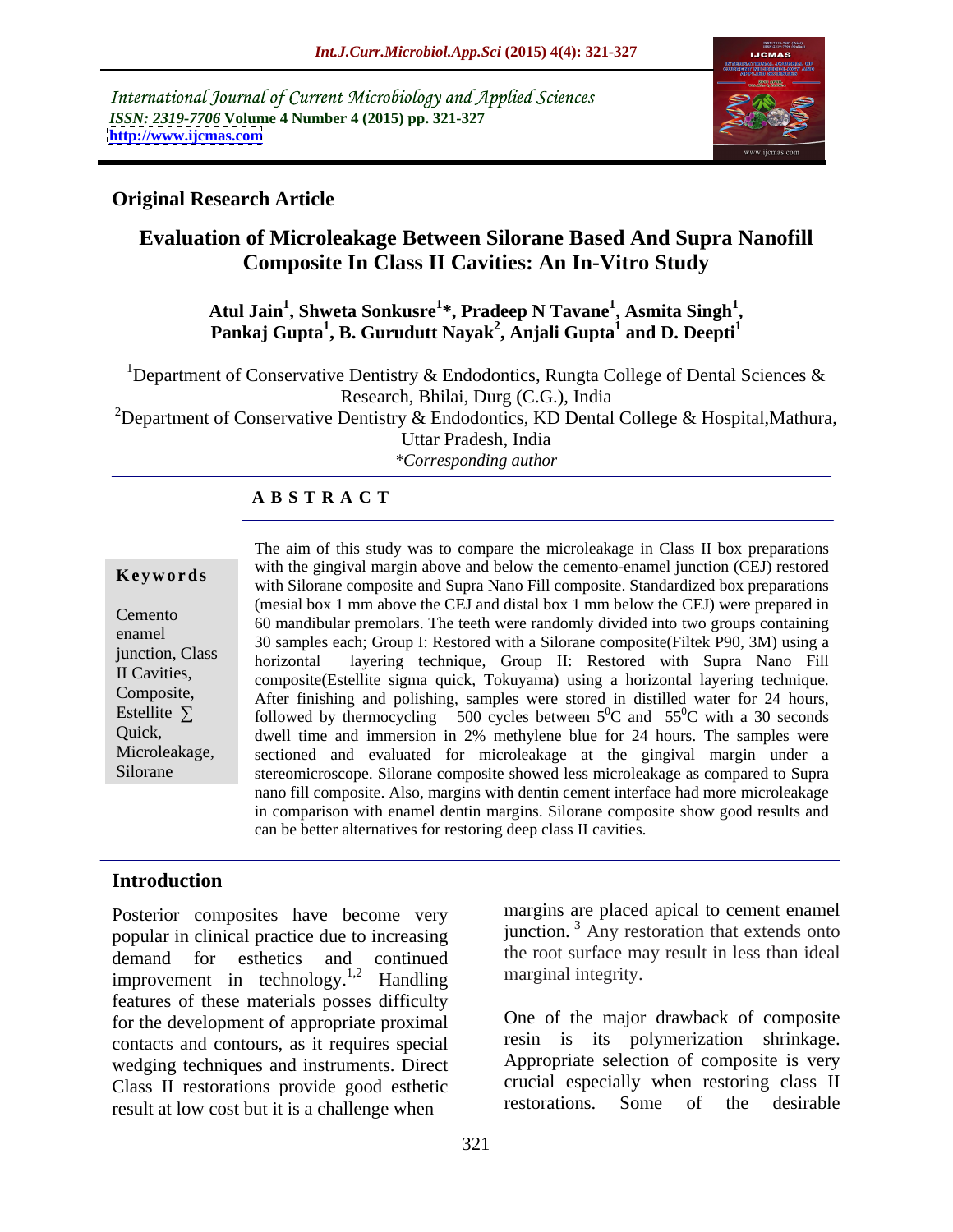properties of composite resins include orthodontic/periodontal reasons. Teeth with smaller volumetric contraction, less caries, restoration, resorption, cervical polymerization shrinkage and ease of application.4 Several types of posterior composites are available in market but still Teeth were stored in Sodium hypochlorite no ideal material is present. for 1 week and then stored in normal saline.

Further research to counter polymerization shrinkage stress has led to the advent of Siloranes. In these resin matrix has been Standardized class II box cavities were switched to a novel ring-opening monomer, prepared in the teeth using a high speed which is a combination of siloxane and oxirane moieties.5,6 Oxiranes polymerize through "cationic intermediates" in contrast to methacrylate based which polymerize through "radical intermediates". Supra enamel junction on distal surface. The nanofill (ESTELLITE  $\Sigma$  QUICK) has adopted a Radical Amplified bucco-lingual dimension at occlusal, 4mm in Photopolymerization technology which the bucco-lingual at the gingival floor and provides it a fast curing cycle. It has supra 2mm mesio-distally. The measurements nano monodispersing spherical filler, giving were verified with a graduated Williams it better esthetics and ease of handling.<sup>7</sup>

Several studies have been conducted A cast was developed by pouring dental comparing Silorane based composite with stone in silicone replica of mandibular arch. methacrylate composites. Though, previous The second premolar area was removed and studies have compared Silorane with prepared like a socket. The prepared socket different methacrylate based composites, but was filled with high viscosity polyvinyl there have been no studies comparing siloxane and a test specimen was placed in Silorane with methacrylate based Supra position within the template. Matrix strips nanofill composite which has a radical amplified photo polymerization technology. The restored in this template and then removed. Thus this study was carried out to compare Subsequently the teeth were divided into 2 the microleakage in Class II box preparations with gingival margins extending coronal and apical to CEJ with GROUP 1 – Silorane system adhesive was Silorane based and Supra Nanofill applied according to the manufacturer's

permanent mandibular premolars were collected from the Department of Oral & Maxillofacial Surgery. All the collected GROUP 2 - After etching the cavity with teeth were extracted for Conditioner 36. Prime & Bond NT was

discoloration, fracture, cervical abrasion and attrition were not included in the study. The specimens were cleaned with pumice to remove any residual tissue tags.

water cooled handpiece with a No. 245 bur. Class II box cavities were prepared with gingival margin 1mm coronal to CEJ on mesial surface and 1mm apical to cemento dimensions of the cavity were 3mm in the periodontal probe.

and wedges were applied. Each tooth was groups of 30 teeth each.

composites. instructions. The cavity were restored with **Materials and Methods** United States) incrementally (horizontal Sixty freshly extracted intact human was done according to the manufacturer's silorane composite ( Filtek P90,3M;ESPE increment placement technique) and curing instructions.

Conditioner 36, Prime & Bond NT was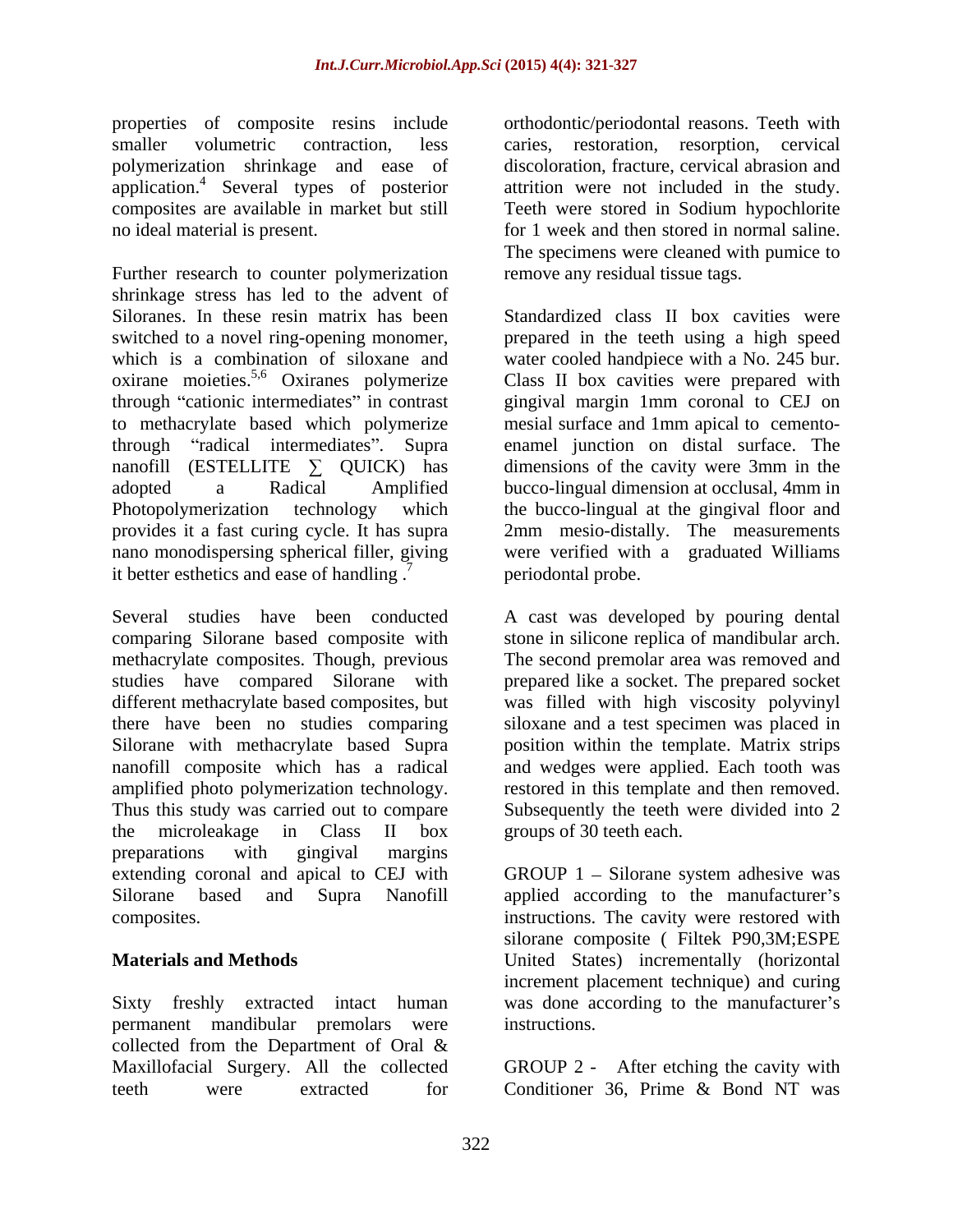applied. The cavity were restored with supra **Result and Discussion** nanohybrid composite (Estellite  $\Sigma$  Quick,

After removing the matrix, all the teeth were Mean microleakage in Group 2 - Supra cured from the buccal and lingual aspects Nanofill was found to be  $1.47 \pm 1.137$  and and then polished. The specimens were  $2.43 + 0.935$ . stored for 24 hours in distilled water. Thermocycling of 500 cycles was carried out at 5 to 55 degree C, 30 second dwell microleakage within two groups ( Wilcoxon time and 5 second transfer time. After Signed Rank Test). Results of intra group thermocycling, apices of teeth were sealed comparison of microleakage in both the with a layer of sticky wax and all tooth groups (Group  $I A - I B$ ,  $p = 0.001(p<0.05)$ surfaces were covered with two coats of finger nail polish with the exception of 1mm

thoroughly with running distilled water, followed by sectioning mid-sagitally in the evaluated and scored under the following

- 
- 
- 
- 

Wilcoxon Signed Rank Test and Mann Whitney Test. Significance level was set at Fillers present in composites influence many

# **Result and Discussion**

Tokuyama Dental Italy) incrementally Table I shows frequency of different score (horizontal increment placement technique) in both the groups and subgroups. Mean and curing was done according to the microleakage in Group 1 - Silorane when manufacturer's instructions. The margins were coronal and apical to CEJ was  $0.8 \pm 1.126$  and  $1.83 \pm 1.117$  respectively.  $2.43 \pm 0.935$ .

> Table II shows intra group comparison of &Group II A – II B p= $0.000(p<0.05)$ )

around the tooth- restoration interface. The Table III shows inter group comparison of teeth were then immersed in 5% methylene microleakage between two groups(Mann blue dye for 24 hours. Whitney Test). On inter group comparison Following immersion, the teeth were washed  $0.015$  (p<0.05) &Group I B - II B of both the groups (Group I A  $-$  II A, p=  $p=0.022(p<0.05)$ 

mesio-distal plane with a diamond disc at a Composite constitute majority of the direct slow speed. The sectioned samples were tooth colored restorations performed in daily examined under a stereomicroscope to clinical practice, since they replace assess the extent of microleakage gingivally. biological tissue in both appearance and Microleakage at the gingival margin was function.<sup>8</sup> At least half of posterior direct criteria : composite materials. Major drawbacks of 0 - No dye penetration polymerization shrinkage, limited toughness 1- Dye penetration involving half of the and the presence of unreacted monomer.<sup>9</sup> gingival wall Various methods to reduce polymerization 2- Dye penetration involving more than shrinkage described in literature include half of the gingival wall **using** incremental placement technique 3- Dye penetration involving the axial during insertion & sandwich restorations. wall Other methods are adopting a different light Statistical analysis was done using monomer. restoration placements now rely composite resins include their curing regimen or a change in resin monomer.

p<0.05. physical and mechanical properties of the resin. Increased filler loading reduces curing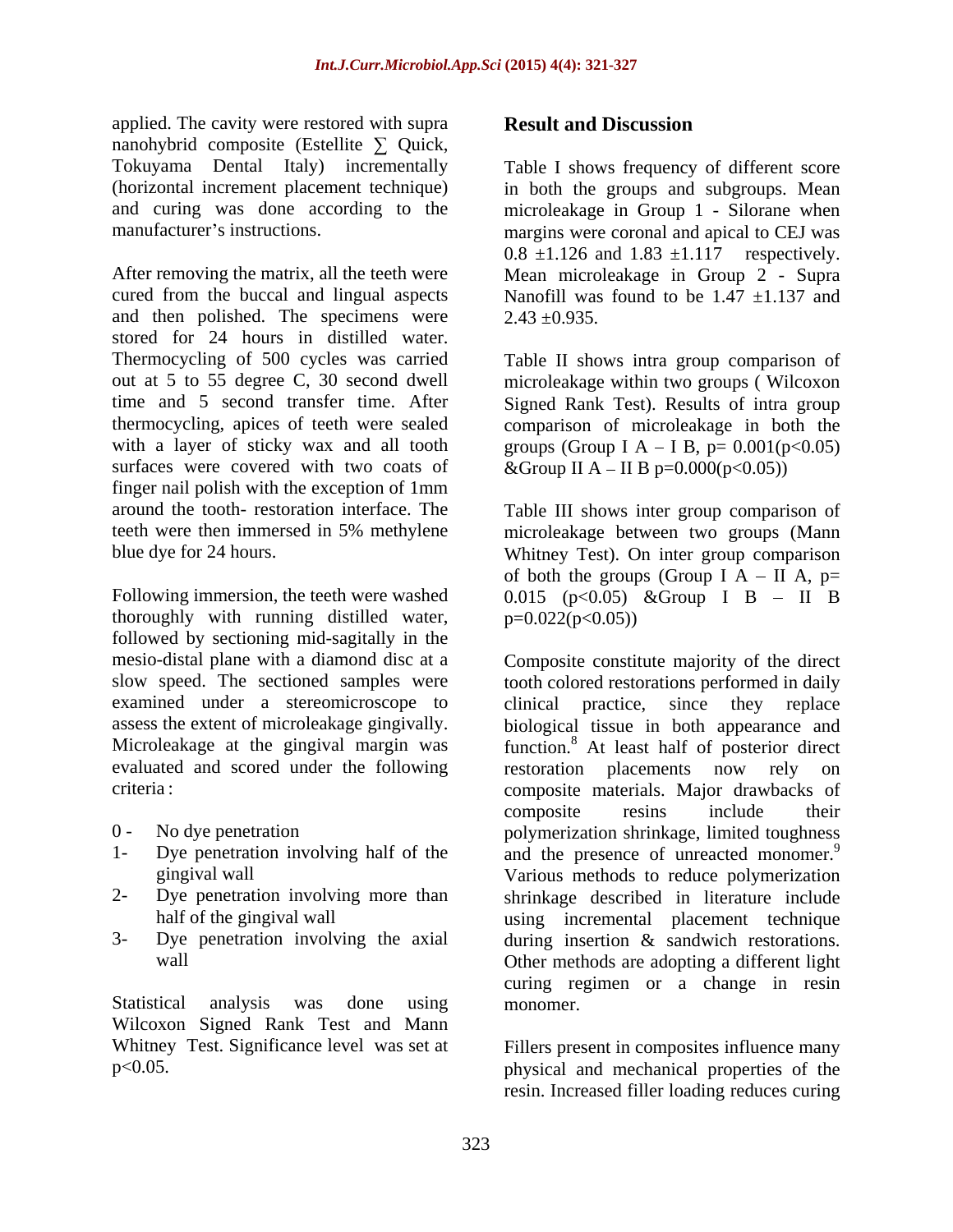shrinkage and also decreases coefficient of  $-I B$ ,  $p= 0.001(p<0.05)$  & Group II A – II B thermal expansion of composite.<sup>10</sup> To improve properties, the size of filler continuously decreased over the years, from composite materials.<sup>11</sup> Estelite  $\Sigma$  Quick has Photopolymerization initiator (RAP has a heterogenous structure containing 70%) times  $(1/3)$  of that required by conventional bonding substrate.<sup>16</sup> products) and stability in ambient lighting.

attempts to reduce the shrinkage by  $\&$  Group I B – II B p=0.022(p<0.05)) changing the nature of the resin.<sup>2</sup> This novel significant difference in microleakage was Concerning the material properties of being that during polymerization of methacrylates.  $^{12,13,14,15}$  the reacting monomers lessens as

Polymerization shrinkage is thought to be molecules in the network shortens from 0.3 responsible for the occurrence of sensitivity and to 0.15 nm (double bonds are contributing to secondary caries and thus Although the particles retain their Photopolymerization initiator technology which is said to have polymerization activity. Siolrane based composites are In contrast to the polymerization reaction of claimed to have less polymerization methacrylates, silorane based composites shrinkage. The same share that the set of the set of the set of the set of the set of the set of the set of the set of the set of the set of the set of the set of the set of the set of the set of the set of the set of the

Results of intra group comparison of microleakage in both the groups (Group I A system with camphorquinone as

improve properties, the size of filler significant difference in microleakage when particles incorporated in the resin matrix of margins extend coronal & apical to CEJ. commercial dental composites has More amount of microleakage is seen in the traditional to the supra nano fill junction. Thiscan be attributed to the fact supra-nano monodispersing spherical filler dentin interphase, bonding to enamel is particle diameters of  $0.2 \mu m$  (Si-Zr). The higher as enamel is a highly mineralized catalyst technology adopted for Estelite  $\Sigma$  issue, containing >90% hydroxyapatite Quick is the Radical Amplified crystals. Bonding to dentin is weak as dentin technology). As a major feature, the initiator inorganic, 18% organic & 12% water. Also balances the high polymerization activity cementum has less organic phase and needed to cure the resin with short exposure coarser collagen fibres rendering it a weaker  $p=0.000(p<0.05)$  show that there is margins extending apical to cementoenamel that when margins are placed in enamel has a heterogenous structure containing 70% bonding substrate.<sup>16</sup>

Recently, researchers have made several groups (Group  $I A - II A$ ,  $p = 0.015$  ( $p < 0.05$ ) resin chemistry has been synthesized from found. Silorane based composite show less the reaction of oxiranes and siloxane microleakage in comparison with Supra molecules and termed "silorane." nanofill composite. The probable reason siloranes, the cyclosiloxane backbone methacrylate based composite resin, the imparts hydrophobicity while the carbon carbon double bond is broken by the cycloaliphatic oxirane sites have high catalyst, the monomers react with each other reactivity and less shrinkage (<1%) than to form polymers, and the distance between and increased marginal microleakage polymerized to covalent main chain bonds). clinically failed restoration. Estelite  $\Sigma$  Quick pre-polymerization volume, the reduced posess a Radical Amplified distance between the reacting monomers On inter group comparison of both the &Group I B – II B p=0.022(p<0.05)) significant difference in microleakage was found. Silorane based composite show less being that during polymerization of the reacting monomers lessens as intermolecular distance of the monomer molecules in the network shortens from 0.3 nm to 0.15 nm (double bonds are Although the particles retain their results in volume loss due to shrinkage.<sup>16</sup>

> have ring opening polymerization mechanism. The cationic reaction is activated by a visible light photoinitiator system with camphorquinone as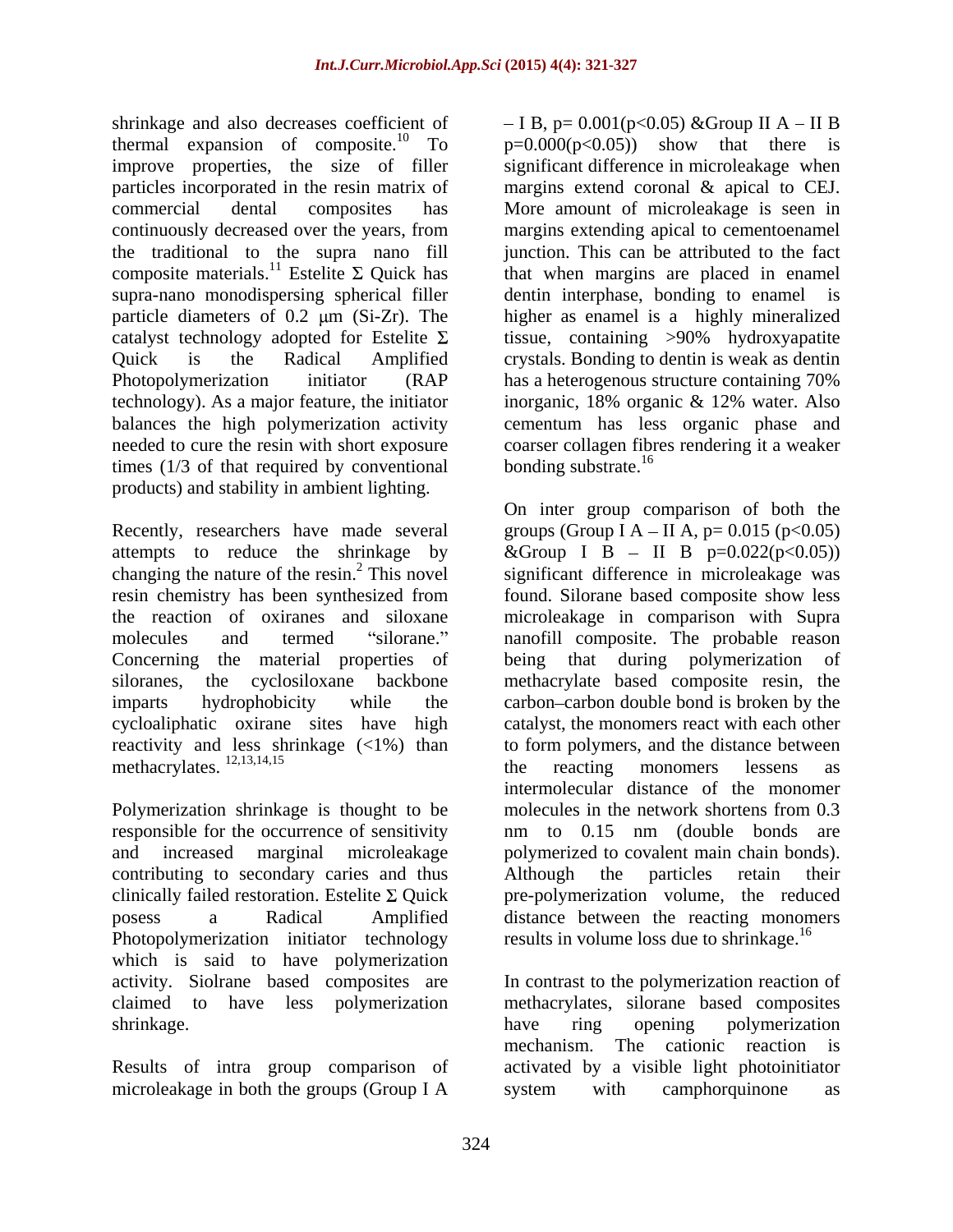photosensitizer, a tertiary aromatic amine as et al concluded that the use of polyethylene a photoreductant, and an iodonium salt as an cause cleavage and opening of ring structure that gain space and counteract the inevitable compared to the methacrylate-based hence less polymerization shrinkage. $16,17$ 

The result of this study is in agreement with the results of the previous studies which methacrylate based composites. Agrawal SV

electron donor that creates the active significantly reduces microleakage in class cationic species. These cationic species II resin composite restorations with gingival loss of volume due to bond formation. This nanoceramic composite. Bogra P et al found generates lower polymerization stress and that silorane-based composites exhibit much compared Silorane with different composites showed less microleakage as fiber inserts and silorane composite margins below the cemento-enamel junction compared to the methacrylate-based less microleakage as compared with the nanohybrid composites, probably because of the difference in the matrix system. Joseph A et al concluded that silorane-based compared with methacryate composite.

| <b>Scores</b> | <b>Silorane</b>                       | <b>Silorane</b>                   | <b>Estellite</b> | <b>Estellite</b> |
|---------------|---------------------------------------|-----------------------------------|------------------|------------------|
|               |                                       |                                   |                  |                  |
|               |                                       |                                   |                  |                  |
|               |                                       |                                   |                  |                  |
|               |                                       |                                   |                  |                  |
|               | Mean $\pm$ SD $\vert$ 0.8 $\pm$ 1.126 | $1.83 \pm 1.117$ $1.47 \pm 1.137$ |                  | $2.43 \pm 0.935$ |

**Table.1** Frequency of different score in both the groups and subgroups

**Table.2** Wilcoxon signed rank test

| <b>GROUPS</b>                 | <b>P-VALUE</b> |
|-------------------------------|----------------|
| $\vert$ Group I A – Group I B | 0.001          |
| (Silorane)                    |                |
| Group II A-Group II B         | v.vvv          |
| $\mathsf{I}$ (Estellite)      |                |

### **Table.3** Mann whitney test

| <b>GROUPS</b>                                        | <b>P-VALUE</b> |
|------------------------------------------------------|----------------|
| $\vert$ Group I A (Silorane) – Group IIA (Estellite) | 0.015          |
| $\vert$ Group I B (Silorane) – Group II B(Estellite) | 0.022          |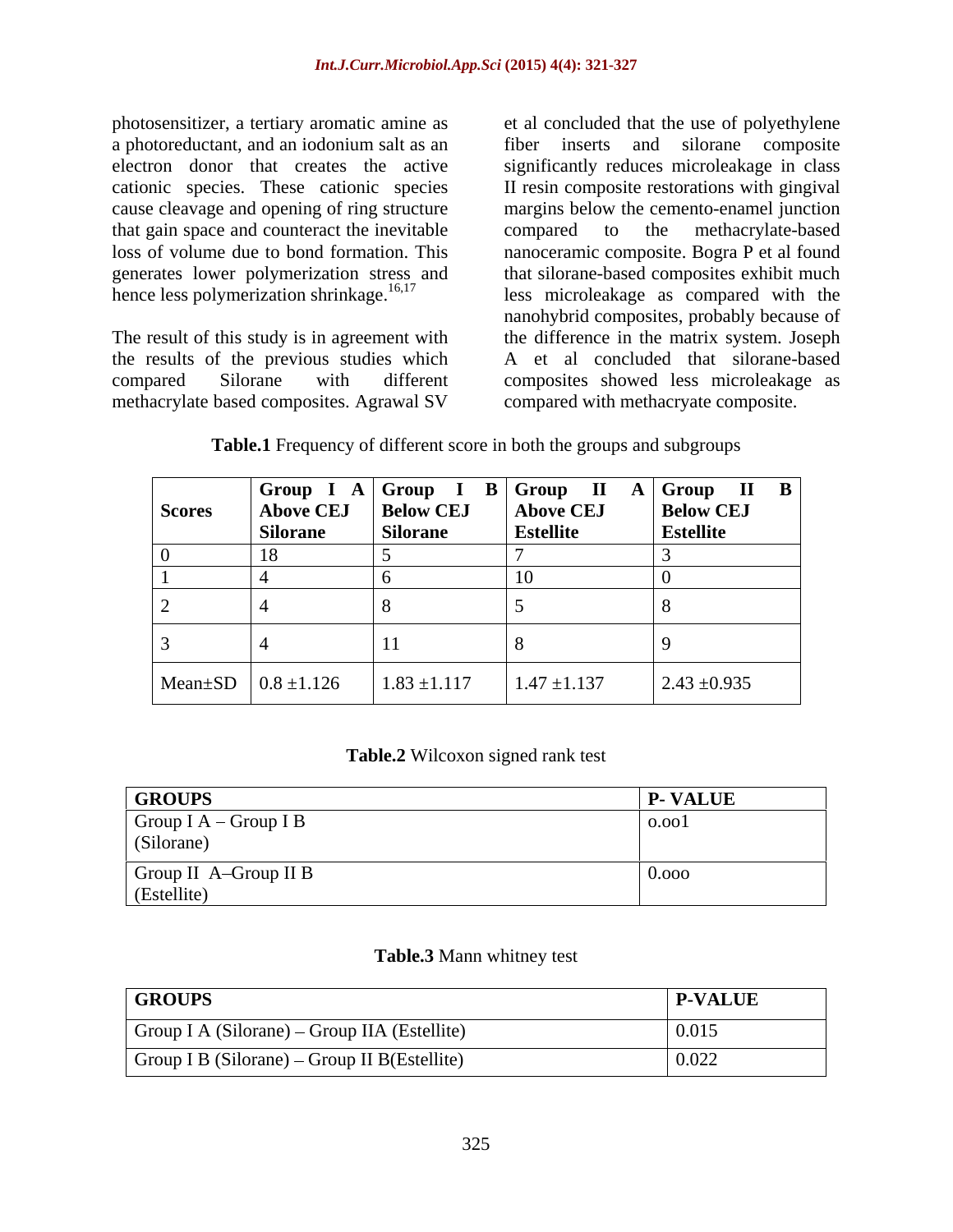

## **Graph.1** Mean microleakage in Group 1 & Group 2

In this study, methacrylate- based composite amplified photo polymerization technology system was used with a two-step total-etch (RAP) which reduces polymerization time adhesive, Prime & Bond NT (priming and bonding takes place in the same step). The shrinkage caused due to linear application of total-etch adhesives has polymerization method of methacrylate higher technical sensitivity than self-etch systems which might have increased bonding quality and resulted in the absence More microleakage takes place when of microleakage in silorane. The silorane margins were placed apical to cemento system adhesive is essential for silorane enamel junction. Silorane composite shows restorative materials and is not lower microleakage in comparison to supra recommended for use with methacrylate based systems; therefore the absence of microleakage in teeth restored with silorane-<br>References based composite should not be solely attributed to adhesive; restorative systems 1. Deliperi S, Bardwell DN, and their adhesive systems should be considered together. Although etch-andrinse three step formulations are still regarded as the gold standard of adhesive systems, self-etch adhesives of the latest 2. generation have given promising results  $^{18,19}$  Comparative Evaluation of Earlier studies have shown that total etch Microleakage of Silorane-based and bonding has better bond strength than self etch adhesives. Though, in this study two different adhesive systems were used but the ring opening mechanism of polymerization of Silorane based composites was able to overcome the limitations 3. Loguercio AD, Bauer JRO, Reis A, associated with self etch adhesives. When comparing polymerization shrinkage, Supranano fill composite has a radical

but it does not counteract the polymerization shrinkage caused due to linear based composites.

nanofill composite.

# **References**

- 1. Deliperi S, Bardwell DN, Papathanasiou A. Effect of different polymerization methods on composite microleakage. Am J Dent 2003;16:73A- 76A.
- 2. Agrawal S V, Parakh V V, Shah C N. Comparative Evaluation of Microleakage of Silorane-based Composite and Nanohybrid Composite With or Without Polyethylene Fiber Inserts in Class II Restorations: An In Vitro Study.*Oper Dent* 2012;37(5):E1 E7.
- Grande RHM. In vitro microleakage of packable composites in class II restorations. Quint Int 2004;35:29-34.